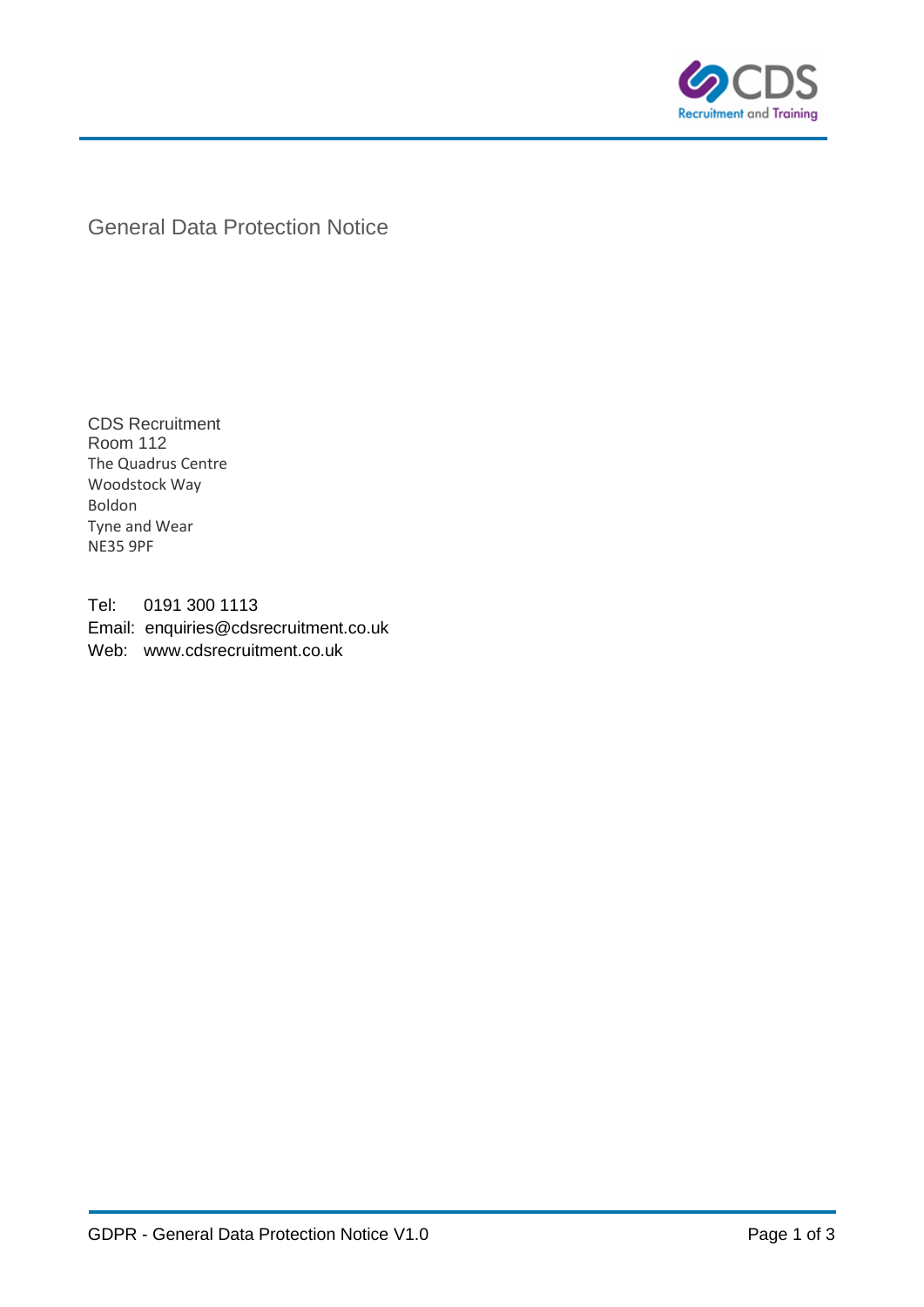

# **1. What we need**

Our General Personal Data Protection Policy governs the use and storage of your data.

CDS Recruitment is a Controller of the personal data you provide us. We collect the following types of personal data from you:

- Right to work evidence, such as Passport, or alternatively Birth Certificates and HMRC employment letters.
- Bank details and or Limited company details, insurance and vat certificates.
- Names, telephone numbers, email addresses.
- Curriculum Vitae's. Trade certificates and appropriate

## **2. Why we need it**

We need your personal data in order to provide you with the following services:

- To allow CDS Recruitment to carry out searches of companies who would wish to interview you for new careers.
- Our services provide temporary and contract opportunities which include Payee, and Limited Contractors. With UK Law and depending upon various methods of payment details or company details are required.

## **3. What we do with it**

Your personal data is processed in CDS Recruitment located in the UK – Tyne and Wear. Hosting and storage of your data takes place in the UK.

No third party providers have access to your data, unless specifically required by law.

## **4. How long we keep it**

Under United Kingdom law, we are required to keep your documents until requested to be deleted or according to the Data Retention Policy. After this period, your personal data will be irreversibly destroyed. Any personal data held by us for marketing and service update notifications will be kept by us until such time that you notify us that you no longer wish to receive this information.

## **5. What are your rights?**

Should you believe that any personal data we hold on you is incorrect or incomplete, you have the ability to request to see this information, rectify it or have it deleted. Please contact us through enquiries@cdsrecruitment.co.uk

In the event that you wish to complain about how we have handled your personal data, please contact Data Protection Officer at enquiries@cdsrecruitment.co.uk or in writing at CDS Recruitment Ltd, Room 112, The Quadrus, Woodstock Way, Boldon Business Park. Boldon Tyne